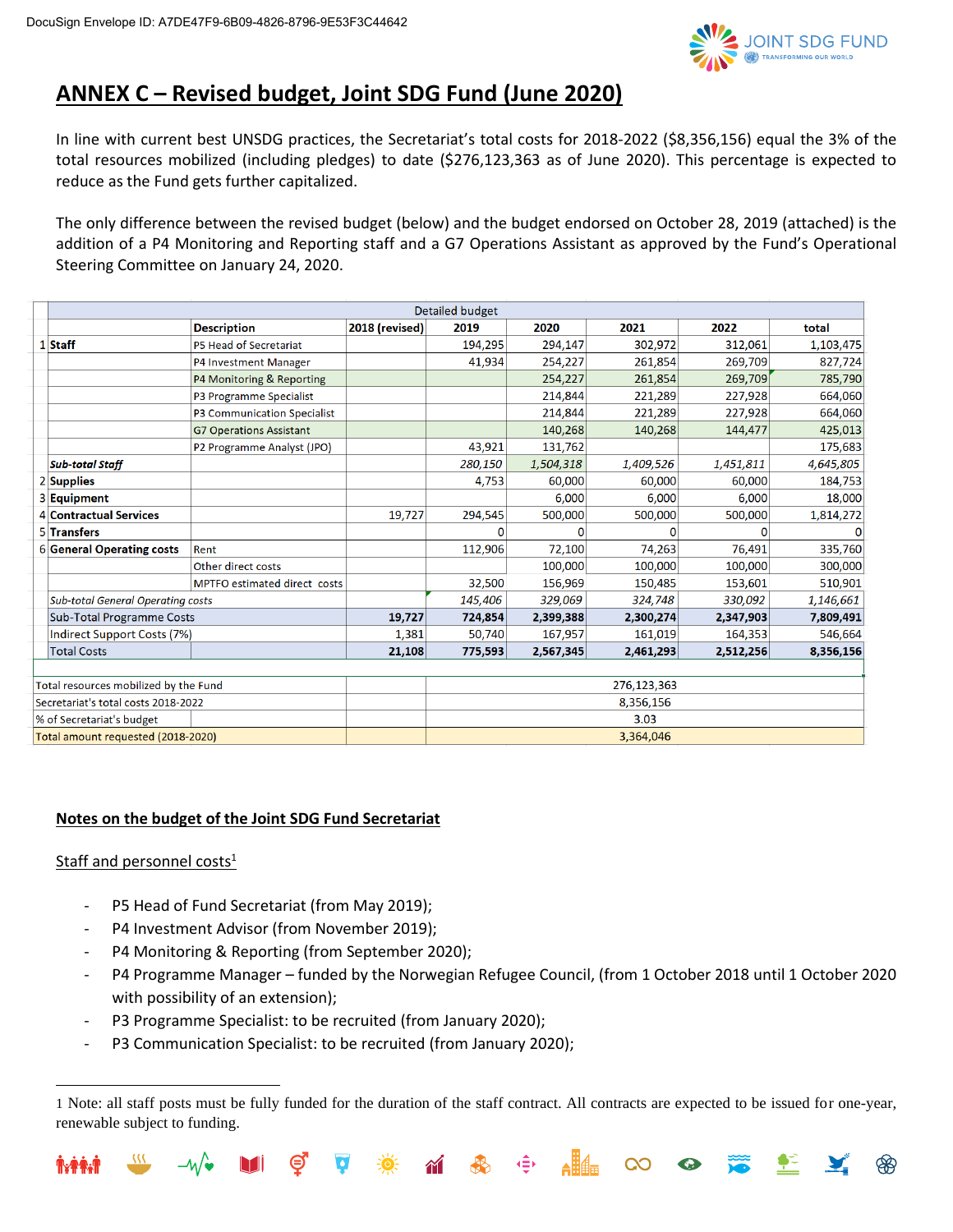

- G7 Operations Assistant: to be recruited (from September 2020).

The budget for staff for 2020-2022 is reflected using the current UNDP proforma costs for staff for 2020, with a 3 % increase per year for 2021 and 2022. Staff costs also includes a line for estimated MPTFO staff direct project costs of USD 156,969 for 2020, this is estimated at 7% of direct project costs in-line with UNDP's current cost recovery policy. This covers support in IT, finance, procurement, admin and HR of the MPTFO operations unit as well as performance and HR management and oversight of the hosting function by the MPTFO Directorate. Actual costs will be charged on a semiannual basis. Estimated amounts of USD 150,485 for 2021 and USD 153,601 for 2022 are included.

#### Equipment, Vehicles and Furniture (including depreciation)

This budget line includes IT equipment for the staff.

#### Contractual services

This budget line includes consultants in the following areas: project evaluation of the concept notes; development of an RBM system, support to annual reporting requirements and graphic design services, report writing, printing and translation. This includes the costs to carry out the planned 2021 independent evaluation.

#### General Operating and other direct costs

This budget line includes travel and other direct costs and rent.

## **Governance Arrangements**

The Fund Secretariat function is managed by DCO and administered by MPTFO, UNDP. The Secretariat will report to DCO's Deputy Director for programmatic substance and direction. The Secretariat will administratively report to the Deputy Director, MPTFO.

The Fund Secretariat supports the Strategic Advisory Group and Operational Steering Committee of the Joint SDG Fund and facilitates the overall operation of the Fund. The Secretariat will respond to requests and guidance from the Steering Committee, including to ensure linkages to the other core agencies' knowledge, experience, and respective mandates. The MPTFO, as the administrative host of the Secretariat provides services charged as a direct cost, which are elaborated in this document.

The Fund Secretariat provides both technical and operational expertise. A primary role is to manage the approval of initiative/project/programme proposals in accordance with the Fund Terms of Reference and the allocation envelopes as agreed by the Steering Committee. The Secretariat ensures that successful proposals have been developed in accordance with agreed-upon programme submission guidelines and criteria specified in the Standard Operations Manual.

The Fund Secretariat will have six staff under the follow organigram: